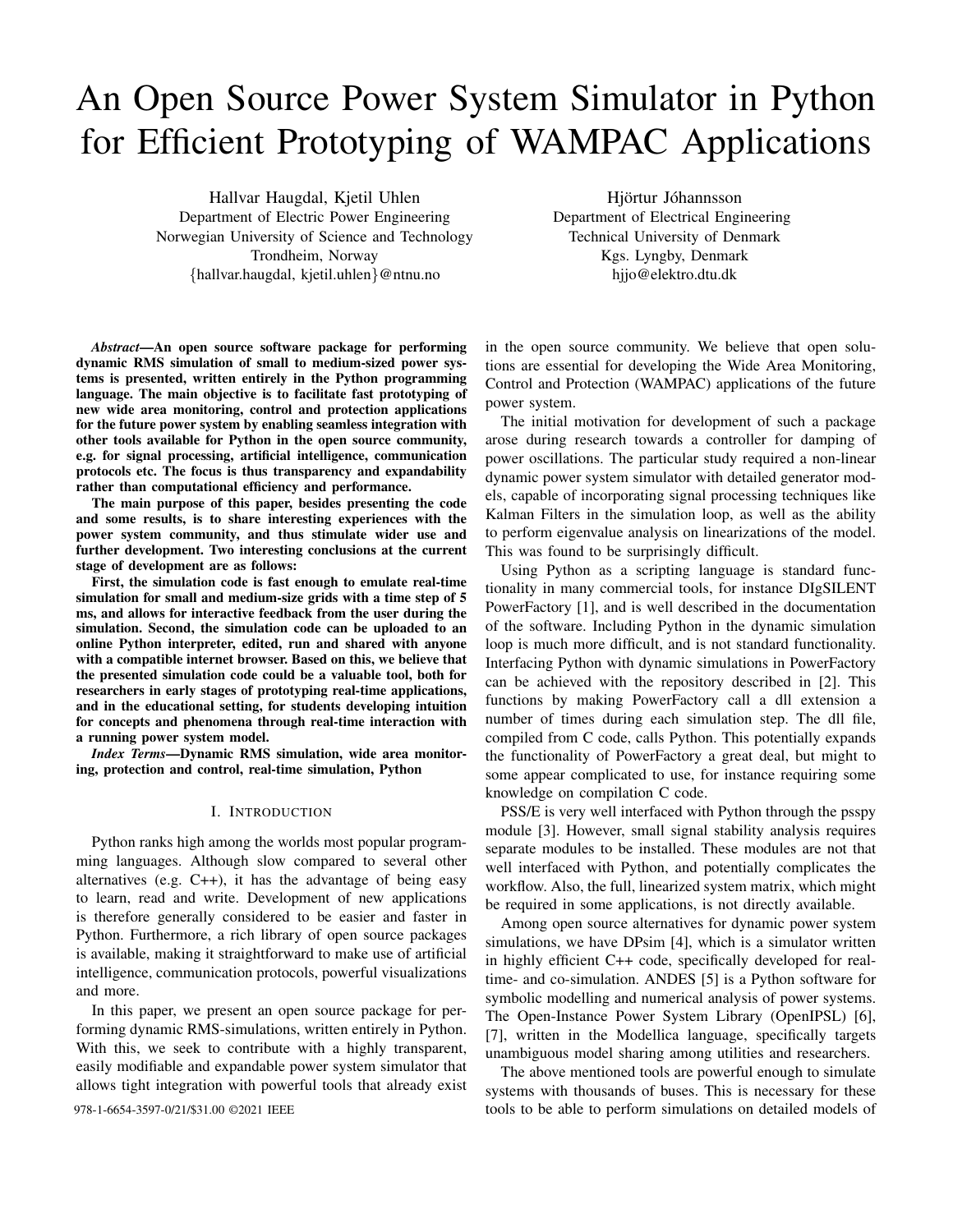real transmission grids. However, for research or educational purposes, smaller aggregated systems with tens to hundreds of buses are often used. Frequently used test systems include the Kundur Two-Area System, the IEEE 9, 14, 39 and 68-bus systems and the Nordic 32 and 44-test systems. Systems of this size can be simulated entirely in Python, without strictly requiring sophisticated performance-boosting techniques that in some cases compromise transparency and expandability.

Having developed the simulation code, the encouraging experience obtained this far regarding performance and ease of use motivates us to present the code in this paper.

The entire code is developed in Python, where the core functionality relies only on standard packages like NumPy [8] and SciPy [9]. This comes with the advantage that the software is cross platform-compatible and easily deployable, and does not require compilation. Further, the software can easily be uploaded to an online Python interpreter and shared, edited and run in the cloud, which could represent a major benefit for reproducibilty of research.

The code is available in a repository called DynPSSimPy [10] (Dynamic Power System Simulator in Python) on GitHub, released under the GPLv3 license. By following links provided on the GitHub-page, simple examples can be launched online (using Binder [11]) to demonstrate some of the basic functionality of the software.

Finally, it should be mentioned that the package is in its very early stages of development at this point, with a limited number of dynamic models and somewhat limited functionality in some areas.

The rest of this paper is structured as follows: Section II goes into detail on the core functionality; in Section III simulation results are validated against commercial simulation software; in Section IV, a simple use case where we test a simple Wide Area Protection Scheme is demonstrated; in Section V we elaborate on the real-time simulation functionality; finally, Sections VI and VII contain discussion and conclusions.

## II. CORE FUNCTIONALITY

In dynamic analysis of large scale power systems, the AC electrical variables (voltages and currents) are usually represented as phasors when the focus is on electromechanical dynamics and primary control. The relevant models applied are referred to as RMS-models. The fundamental problem that needs to be solved by the RMS-model simulator is the integration of the differential equations of all the dynamic models in the system, while at the same time making sure that the algebraic equations representing the network are satisfied.

### *A. Dynamic RMS-simulation*

The Differential Algebraic Equations (DAE) describing the dynamics of the system can be written on the form

$$
\dot{\mathbf{x}} = f(\mathbf{x}, \mathbf{y}) \n0 = g(\mathbf{x}, \mathbf{y})
$$
\n(1)

The function  $f$  describes the differential equations for all states, while  $q$  describes the algebraic equations representing the network equations.  $x$  is the vector of state variables, while y is the vector of algebraic variables.

With the dynamic models implemented this far, the algebraic variables are constituted solely by the bus voltages of the simulated system. The set of algebraic equations is linear, and can be written on the form

$$
YV = I_{inj}(x)
$$
 (2)

where Y is the admittance matrix,  $I_{inj}(x)$  is the vector of current injections and  $V = y$  the vector of bus voltages.

Solving the algebraic equations is very efficient with the system sizes considered this far (up to 45 buses), allowing us to convert the DAE system into a system of Ordinary Differential Equations (ODE) without significant deterioration of performance. First, we rewrite the algebraic equations as

$$
\mathbf{y} = \mathbf{V} = \mathbf{Y}^{-1} \mathbf{I}_{inj}(\mathbf{x}) = h(\mathbf{x})
$$
 (3)

(In practice, of course, the admittance matrix is not inverted for each time step, but rather it is solved by an efficient algorithm for sparse systems of linear equations, for instance using the function scipy.sparse.linalg.spsolve.) Further, we eliminate the algebraic variables:

$$
\dot{\mathbf{x}} = f(\mathbf{x}, h(\mathbf{x})) = f(\mathbf{x}) \tag{4}
$$

This system of ODEs can now be integrated with any suitable integration method, for instance the Runge-Kutta implementation found in scipy.integrate.RK45 [9].

For real-time simulation, it makes sense to use integration methods with fewer evaluations of the ODE function per step taken by the solver. This allows the step size to be decreased, which in turn results in more accurate representation of continuously changing inputs. The Euler- or Modified Euler methods, requiring one or more evaluations, are thus better alternatives than the fourth order Runge-Kutta method, which requires four evaluations per time step.

### *B. Initialization of dynamic simulation*

To make sure that the system stays on the initial operating point after the simulation started (assuming no disturbances are applied), the system must be initialized such that all time-derivatives are equal to zero. Essentially, this means determining the state vector  $x_0$  that gives

$$
0 = f(\mathbf{x}_0) \tag{5}
$$

Initialization of the simulation can be summarized as follows:

- 1) Perform a Newton-Rhapson power flow calculation to determine the bus voltages and active and reactive power injections at each bus.
- 2) From the power flow result, determine the terminal voltage and the active and reactive power produced by each generator.
- 3) Perform Kron-reduction of the dynamic admittance matrix. All other buses than the generator buses can be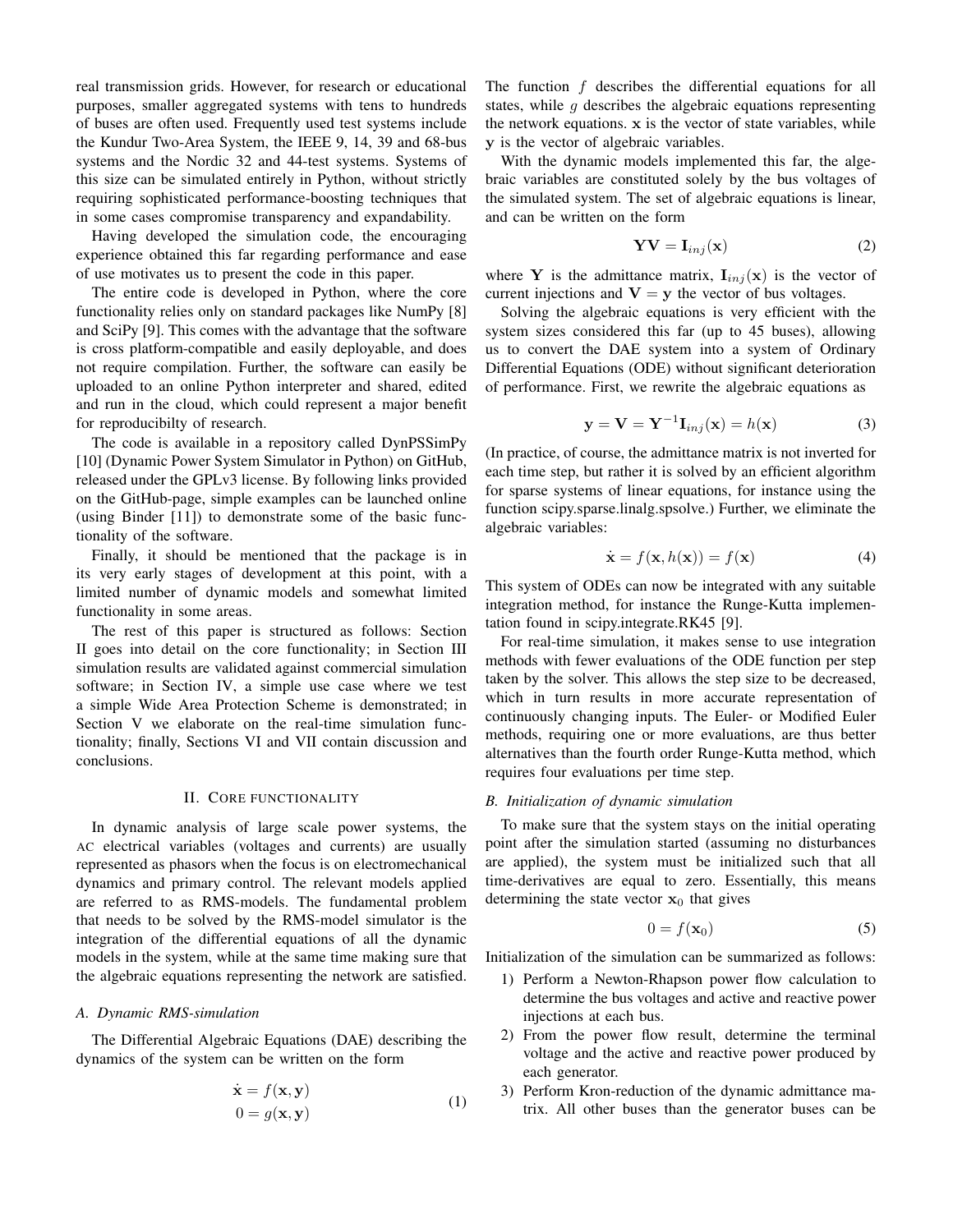eliminated. However, other buses that should not be eliminated can also be specified. For instance, line outages require less computation effort if the buses of the line in question are present in the reduced system, which might be interesting when performing real-time simulations.

- 4) The number of states is determined, and the ordering of the state vector is determined. According to the dynamic model definitions in the model library and the number of instances of each model, the appropriate number of states is added. (For instance, for 10 generators with 6 states each, 60 states are added in the state vector.)
- 5) The state vector that makes all the differential equations equal to zero is found. This is done by solving the algebraic equations resulting from setting the differential equations equal to zero.

## *C. Modal Analysis*

Modal analysis is performed by numerical linearization of the system of ODEs. We find the linearized system matrix as the Jacobian of the ODE function, as follows:

$$
\mathbf{A} = \frac{\partial f(\mathbf{x})}{\partial \mathbf{x}} \tag{6}
$$

Finally, we perform an eigendecomposition of the system matrix to get the eigenvalues and eigenvectors of the system at this operating point (for instance using the function numpy.linalg.eig).

## *D. Dynamic models*

At present, one generator model, one AVR, one GOV and one PSS model are implemented. Generator controls can be applied on arbitrary units with varying parameters. Furthermore, the software is written such that implementation of additional models is possible.

The formulation of the differential equations representing the synchronous machine is based on the formulation in [12]:

$$
M\Delta \dot{\omega} = P_m - P_e
$$
  
\n
$$
\dot{\delta} = \Delta \omega
$$
  
\n
$$
T'_{d0} \dot{E}'_q = E_f - E'_q - I_d(X_d - X'_d)
$$
  
\n
$$
T'_{q0} \dot{E}'_d = -E'_d + I_q(X_q - X'_q)
$$
  
\n
$$
T''_{d0} \dot{E}''_q = E'_q - E''_q - I_d(X'_d - X''_d)
$$
  
\n
$$
T''_{q0} \dot{E}''_d = E'_d - E''_d + I_q(X'_q - X''_q)
$$
\n(7)

Subtransient saliency is neglected, i.e. we require  $X_d'' =$  $X_q''$ . Interfacing each generator with the grid is achieved using the following equations:

$$
\begin{bmatrix} E_d'' \\ E_q'' \end{bmatrix} = \begin{bmatrix} V_d \\ V_q \end{bmatrix} + \begin{bmatrix} R & X_q'' \\ X_q'' & R \end{bmatrix} \begin{bmatrix} I_d \\ I_q \end{bmatrix}
$$
 (8)

Subscripts  $d$  and  $q$  denote quantities in the generator reference frame. Using that  $X''_d = \overline{X''_q} = \overline{X''}$ , this can be simplified to

$$
E'' = E''_d + jE''_q
$$
  
=  $(V_d + jV_q) + (R + jX'')(I_d + jI_q)$  (9)  
=  $V + (R + jX'')I$ 

Further, we establish the Northon Equivalent of the synchronous machine, where the current source is given by

$$
I_{no} = \frac{E^{''}}{R + jX^{''}}
$$
 (10)

and the shunt impedance by

$$
Z_{no} = R + jX^{''}
$$
 (11)

The impedances  $Z_{no}$  of each of the synchronous machines are included in the admittance matrix used during dynamic simulation,  $Y$  in (2), appearing as contributions on the diagonal entries. The currents  $I_{no}$  appear as contributions to the current injection vector  $\mathbf{I}_{inj}(\mathbf{x})$ . (Note that since  $E^{''}$  is referred to the generator reference frame, the current injections must be transformed to the system reference frame.)

Finally, the electrical power is given by

$$
P_e = E_d^{\prime\prime} I_d + E_q^{\prime\prime} I_q \tag{12}
$$

For generator controls, the standard models SEXS for AVR, TGOV1 for turbine/governor and STAB1 for PSS are implemented, modelled after the corresponding models in DIgSILENT PowerFactory [1].

### *E. Implementation*

Each dynamic model is defined as a class in Python. Within each class, the function for calculating the state derivatives of the dynamic model is defined. Functions for initialization and computing current injections are also implemented for models where this is required. Evaluating the complete state derivative vector in (4) is achieved by looping through the state derivative functions of all the individual dynamic models included in the power system model. For the implemented models described above, the state derivative functions make use of vectorization, which significantly improves the computational efficiency. A further increase in computational efficiency can be achieved by leveraging Just-In-Time compilation of the derivative functions of each model, available in Python using Numba [13]. This introduces some overhead, but speeds up the state derivative functions significantly once the compilation is done.

#### III. VALIDATION

The simulator is validated by comparing results from the Kundur Two-Area System, obtained using the presented Python package, with results obtained when simulating a model with identical parameters in DigSILENT PowerFactory. The "Standard/Detailed model 2.2" synchronous machine model is chosen for all synchronous machines in PowerFactory. This is also a sixth order model, but the differential equations are formulated using fluxes instead of voltages. Saturation is neglected, and all the loads are constant impedance loads.

Figure 1 shows results from simulating a short circuit on Generator 1 in the Kundur Two-Area System, where the results from the Python simulation are shown alongside reference results from PowerFactory. The angle, speed and subtransient d- and q-axis voltages are shown. The results are very similar in this case, substantiating the validity of the model.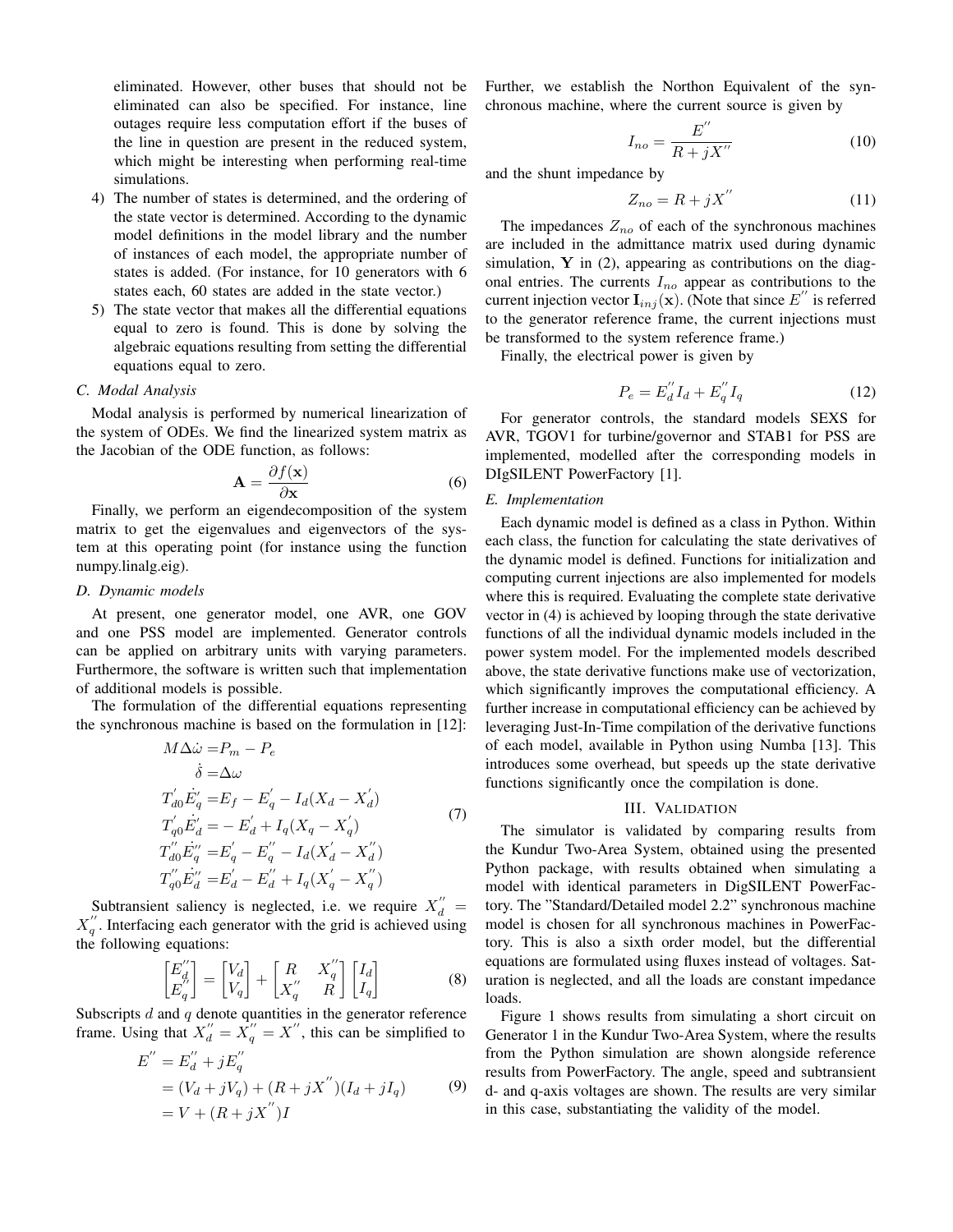

Fig. 1. The results from simulating the Kundur Two-Area System in Python are shown alongside corresponding results from a model with identical parameters simulated in PowerFactory. The transient d- and q-axis voltages are not shown, since these are not directly available from the PowerFactory simulation (since in PowerFactory the dynamic generator equations are formulated in terms of fluxes instead of voltages). The results are not identical, but very similar.

## IV. SIMPLE WIDE AREA PROTECTION EXAMPLE

In this section, we present a simple use case which demonstrates how the simulator could be used for prototyping a Wide Area Protection Scheme in the Kundur Two-Area System. The protection scheme functions by measuring the electrical frequency at each of the generators. If the frequency at one or more of the generators surpasses 50.3 Hz, then Generator 3 is tripped to limit the frequency excursion. Pseudocode for this use case is shown in Fig. 2.

To test the protection scheme, a time domain simulation is

1 while  $t < t_{end}$  do

2 Perform integration step

 $3 \mid \mathbf{x} = \mathbf{x} + \Delta t \cdot f(\mathbf{x})$ 

4  $t = t + \Delta t$ 

5 Read variables from simulation

6  $f_G \leftarrow$  generator frequencies

7 Apply protection

- 8 if  $\max(f_G) > 50.3$ Hz then
- 9 Disconnect G3
- $10$  end
- 11 end

Fig. 2. This code example shows how a simple protection scheme can be implemented in the Kundur Two-Area System. After each simulation step (lines 2-4), the electrical frequency at each generator is read from the simulation (lines 5-6). If any of the generator frequencies are above 50.3 Hz, then Generator 3 is disconnected (lines 7-10).

performed where at  $t = 1$ s the largest load is decreased by 40%. The results from this simulation are shown in Fig. 3, confirming that the protection scheme functions as intended. For simplicity, we have used Euler's method in its simplest form to carry out the integration. Of course, a Runge-Kutta method could just as well be used.

This is a very simple use case, but the importance lies in the fact that lines 5-6 in Fig. 2 (for reading data/results from the simulation) and lines 7-10 (for influencing the simulation) could be replaced by virtually any other Python code. This software-in-loop setup allows very tight integration of e.g. artificial intelligence or signal processing libraries into the dynamic simulation, and facilitates efficient prototyping of new WAMPAC applications.

## V. REAL-TIME SIMULATION

For smaller grids, the simulator is fast enough to perform real-time simulation with a time step of around 5 ms. To perform real-time simulation, a timer is started at the beginning of the simulation, which is used to synchronize the simulation time with the wall clock time. After each step taken by the solver, the simulator is set on hold until the next time step is due. Although Python is by no means a language tailored for real-time simulation, experience shows that the impression of continuous real-time interaction with the simulated model can be achieved.

Fig. 4 shows the amount of time spent on each time step by the solver during real-time simulation of the IEEE 39 bus system with a time step of 5 ms. All generators are modelled using the sixth order model, and all generators except the largest synchronous machine (which represents the rest of USA and Canada) are equipped with the AVR, PSS and turbine-governor models presented in section II-D. The model has a total of 123 states in this case, and is simulated using the Modified Euler method, with constant step size and one correction iteration. Numba was used for Just-In-Time compilation of the state derivative functions to increase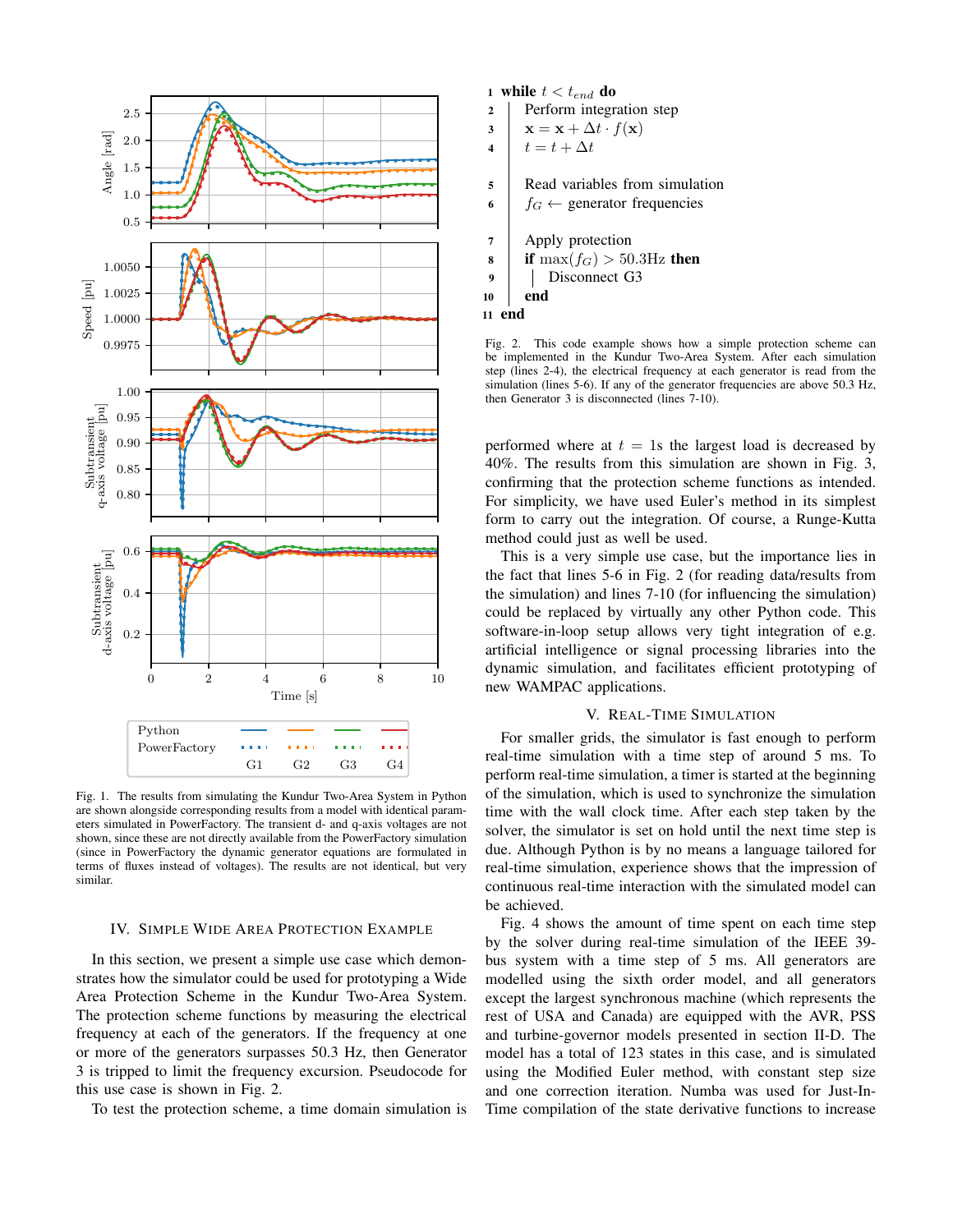

Fig. 3. The results from testing a simple protection scheme in the Kundur Two-Area System are shown. At  $t = 1$ s, the load in Area 2 decreases from 1767 MW to 1060 MW, causing the frequency to increase. Without the protection scheme activated, the frequency stabilizes around 50.3 Hz (shown in full lines). Activating the protection scheme causes the frequency to stabilize slightly above 49.9 Hz, which is much closer to nominal frequency (shown in dashed lines).



Fig. 4. The figure indicates how the synchronization between exact time and simulation time is performed during real-time simulation of the IEEE 39-bus system, with a total of 123 states. The simulation step in this case is 5 ms (red, dashed line). The actual loop time varies somewhat around the ideal loop time (blue line). It can also be seen that the time spent only on the calculation of each step (green line) is on average around 1 to 2 ms, i.e. well below 5 ms.

computational efficiency. The simulation was performed on a laptop with an Intel i7 CPU with two 2.8 GHz-cores and 16 GB RAM.

It can be seen that the calculation time (shown in green) on average is around 1 to 2 ms, which is fast enough for a time step of 5 ms (shown in red). The calculation time surpasses 5 ms in some occasions. Also, the actual time spent on each time step (shown in blue) varies approximately  $\pm 2$  ms around the ideal time step (with some more extreme outliers). Over time, the simulation time is relatively well synchronized with the real world time. It should be noted that the calculation time achieved here is orders of magnitude longer than what can be achieved with, for instance, DPsim [4], which is specifically made to handle real-time simulation.

Most parameters of the power system model can be controlled directly during real-time simulation, and changes can be made to the admittance matrix. This makes it straight-forward to, for instance, apply short circuits, line outages etc. at will during the simulation, or change voltage references or active power set-points of generators.

For visualization and interaction with the real-time simulation, a simple Graphical User Interface (GUI) is implemented using the PyQtGraph [14] library. This library allows custom GUIs to be implemented easily, with customized live plots and controls. The implemented components of the GUI are shown in Fig. 5 during real-time simulation of the IEEE 39 bus system.

## VI. DISCUSSION

Based on the presented results, we elaborate on the following ideas:

## *A. Desktop Real-Time Simulator*

It is found that real-time simulations of small to medium sized systems can be performed on an average laptop computer, without requiring specialized operative systems or hardware. For researchers, this potentially simplifies testing real-time capability and performing live demonstrations of WAMPAC applications significantly. In the educational setting, interactive real-time simulation and visualization allows students to get hands on experience with a running simulation model, which is valuable for developing intuitive understanding of different stability problems, control systems etc.

## *B. Reproducibilty of research*

For researchers, it is often more time consuming than necessary to reproduce results from other simulation studies. Even small power system models have hundreds of parameters that need to be correct for researchers to be able to accurately reproduce results. Furthermore, the specific implementation of dynamic models might differ across simulation tools. If the entire code for reproducing results for a particular study could be made available for the community, complete with the power system model, dynamic models and the simulation code, this could significantly reduce the time spent on establishing the reference case.

The presented simulation code being developed entirely in Python (relying only on standard packages for the core functionality) comes with the advantage that it is straightforward to upload the code to an online Python interpreter. This makes it easy to share, edit and run simulations in the cloud. This could make reproducing results even easier, as the simulation required to produce the published result could be performed in the internet browser.

#### VII. CONCLUSION

Dynamic RMS simulations of small to medium sized grids can be performed efficiently in Python using the presented simulation software. This enables tight integration of power